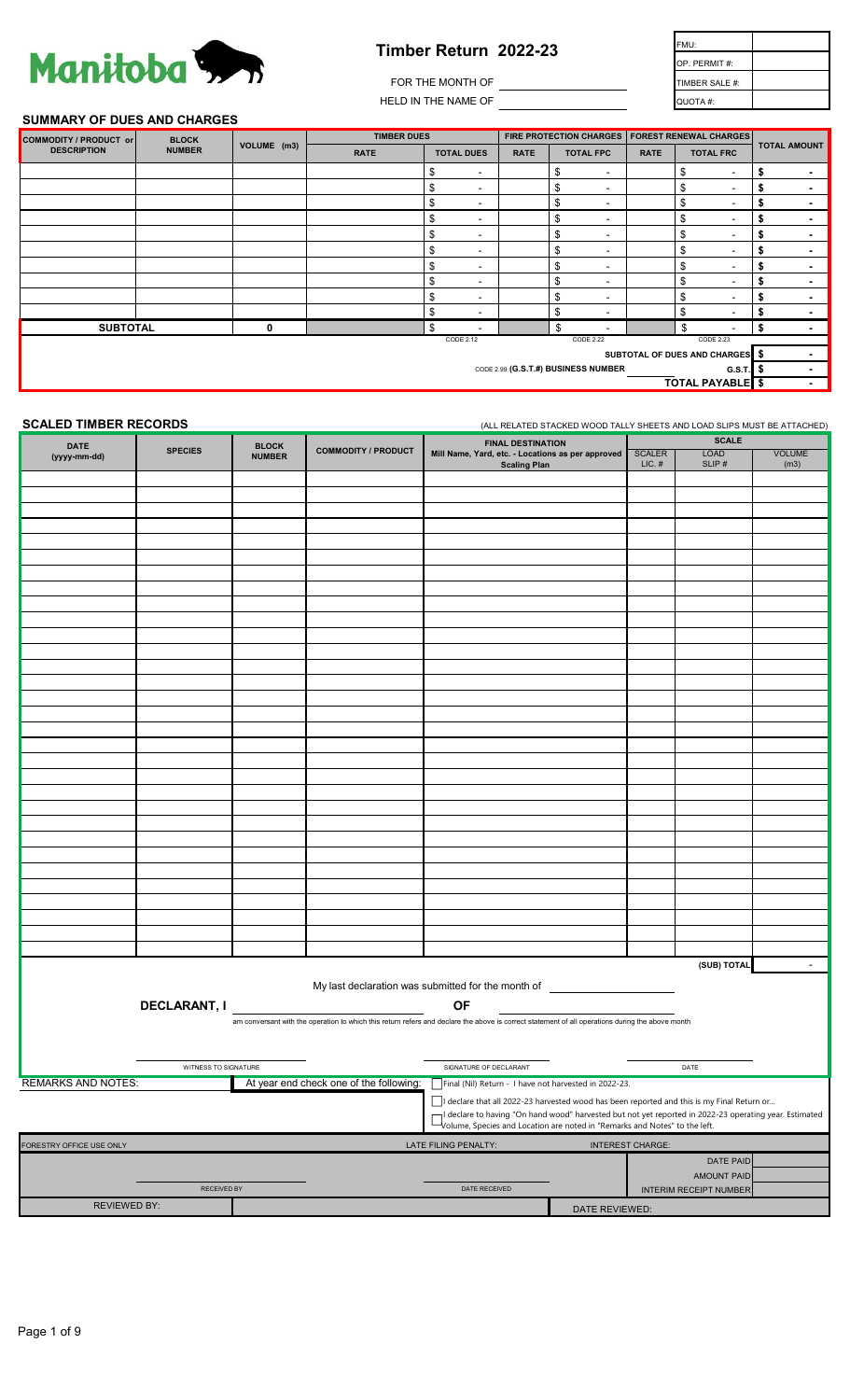

# **Timber Return 2022-23**

MULTIPLE PAGE All records on this page must summarized on page 1

**January-00**

**0**

FMU: **0** FOR THE MONTH OF **January-00** TIMBER SALE #: **0** HELD IN THE NAME OF QUOTA #: **0 0** OP. PERMIT #:

**SCALED TIMBER RECORDS** 

|                      | <b>SCALED TIMBER RECORDS</b> |                        |                                      | (ALL RELATED STACKED WOOD TALLY SHEETS AND LOAD SLIPS MUST BE ATTACHED)                                                                                  |               |                                |             |
|----------------------|------------------------------|------------------------|--------------------------------------|----------------------------------------------------------------------------------------------------------------------------------------------------------|---------------|--------------------------------|-------------|
| DATE<br>(yyyy-mm-dd) | <b>SPECIES</b>               | BLOCK<br><b>NUMBER</b> | <b>COMMODITY /</b><br><b>PRODUCT</b> | <b>FINAL DESTINATION</b><br>Mill Name, Yard, etc. - Locations as per approved<br>Scaling Plan                                                            | SCALER LIC. # | <b>SCALE</b><br>LOAD SLIP $\#$ | VOLUME (m3) |
|                      |                              |                        |                                      |                                                                                                                                                          |               |                                |             |
|                      |                              |                        |                                      |                                                                                                                                                          |               |                                |             |
|                      |                              |                        |                                      |                                                                                                                                                          |               |                                |             |
|                      |                              |                        |                                      |                                                                                                                                                          |               |                                |             |
|                      |                              |                        |                                      |                                                                                                                                                          |               |                                |             |
|                      |                              |                        |                                      |                                                                                                                                                          |               |                                |             |
|                      |                              |                        |                                      |                                                                                                                                                          |               |                                |             |
|                      |                              |                        |                                      |                                                                                                                                                          |               |                                |             |
|                      |                              |                        |                                      |                                                                                                                                                          |               |                                |             |
|                      |                              |                        |                                      |                                                                                                                                                          |               |                                |             |
|                      |                              |                        |                                      |                                                                                                                                                          |               |                                |             |
|                      |                              |                        |                                      |                                                                                                                                                          |               |                                |             |
|                      |                              |                        |                                      |                                                                                                                                                          |               |                                |             |
|                      |                              |                        |                                      |                                                                                                                                                          |               |                                |             |
|                      |                              |                        |                                      |                                                                                                                                                          |               |                                |             |
|                      |                              |                        |                                      |                                                                                                                                                          |               |                                |             |
|                      |                              |                        |                                      |                                                                                                                                                          |               |                                |             |
|                      |                              |                        |                                      |                                                                                                                                                          |               |                                |             |
|                      |                              |                        |                                      |                                                                                                                                                          |               |                                |             |
|                      |                              |                        |                                      |                                                                                                                                                          |               |                                |             |
|                      |                              |                        |                                      |                                                                                                                                                          |               |                                |             |
|                      |                              |                        |                                      |                                                                                                                                                          |               |                                |             |
|                      |                              |                        |                                      |                                                                                                                                                          |               |                                |             |
|                      |                              |                        |                                      |                                                                                                                                                          |               |                                |             |
|                      |                              |                        |                                      |                                                                                                                                                          |               |                                |             |
|                      |                              |                        |                                      |                                                                                                                                                          |               |                                |             |
|                      |                              |                        |                                      |                                                                                                                                                          |               |                                |             |
|                      |                              |                        |                                      |                                                                                                                                                          |               |                                |             |
|                      |                              |                        |                                      |                                                                                                                                                          |               |                                |             |
|                      |                              |                        |                                      |                                                                                                                                                          |               |                                |             |
|                      |                              |                        |                                      |                                                                                                                                                          |               |                                |             |
|                      |                              |                        |                                      |                                                                                                                                                          |               |                                |             |
|                      |                              |                        |                                      |                                                                                                                                                          |               |                                |             |
|                      |                              |                        |                                      |                                                                                                                                                          |               |                                |             |
|                      |                              |                        |                                      |                                                                                                                                                          |               |                                |             |
|                      |                              |                        |                                      |                                                                                                                                                          |               |                                |             |
|                      |                              |                        |                                      |                                                                                                                                                          |               |                                |             |
|                      |                              |                        |                                      |                                                                                                                                                          |               |                                |             |
|                      |                              |                        |                                      |                                                                                                                                                          |               |                                |             |
|                      |                              |                        |                                      |                                                                                                                                                          |               |                                |             |
|                      |                              |                        |                                      |                                                                                                                                                          |               |                                |             |
|                      |                              |                        |                                      |                                                                                                                                                          |               |                                |             |
|                      |                              |                        |                                      |                                                                                                                                                          |               |                                |             |
|                      |                              |                        |                                      |                                                                                                                                                          |               |                                |             |
|                      |                              |                        |                                      |                                                                                                                                                          |               |                                |             |
|                      |                              |                        |                                      |                                                                                                                                                          |               |                                |             |
|                      |                              |                        |                                      |                                                                                                                                                          |               |                                |             |
|                      |                              |                        |                                      |                                                                                                                                                          |               |                                |             |
|                      |                              |                        |                                      |                                                                                                                                                          |               |                                |             |
|                      |                              |                        |                                      |                                                                                                                                                          |               |                                |             |
|                      |                              |                        |                                      |                                                                                                                                                          |               |                                |             |
|                      |                              |                        |                                      |                                                                                                                                                          |               |                                |             |
|                      |                              |                        |                                      |                                                                                                                                                          |               |                                |             |
|                      |                              |                        |                                      |                                                                                                                                                          |               |                                |             |
|                      |                              |                        |                                      |                                                                                                                                                          |               |                                |             |
|                      |                              |                        |                                      |                                                                                                                                                          |               |                                |             |
|                      |                              |                        |                                      |                                                                                                                                                          |               |                                |             |
|                      |                              |                        |                                      |                                                                                                                                                          |               |                                |             |
|                      |                              |                        |                                      |                                                                                                                                                          |               |                                |             |
|                      |                              |                        |                                      |                                                                                                                                                          |               | (SUB) TOTAL                    | 0.00        |
|                      | <b>DECLARANT, I</b>          |                        |                                      | OF<br>am conversant with the operation to which this return refers and declare the above is a correct statement of all operations during the above month |               |                                |             |
|                      |                              |                        |                                      |                                                                                                                                                          |               |                                |             |
|                      |                              | WITNESS TO SIGNATURE   |                                      | SIGNATURE OF DECLARANT                                                                                                                                   |               | DATE                           |             |

Page 2 of 9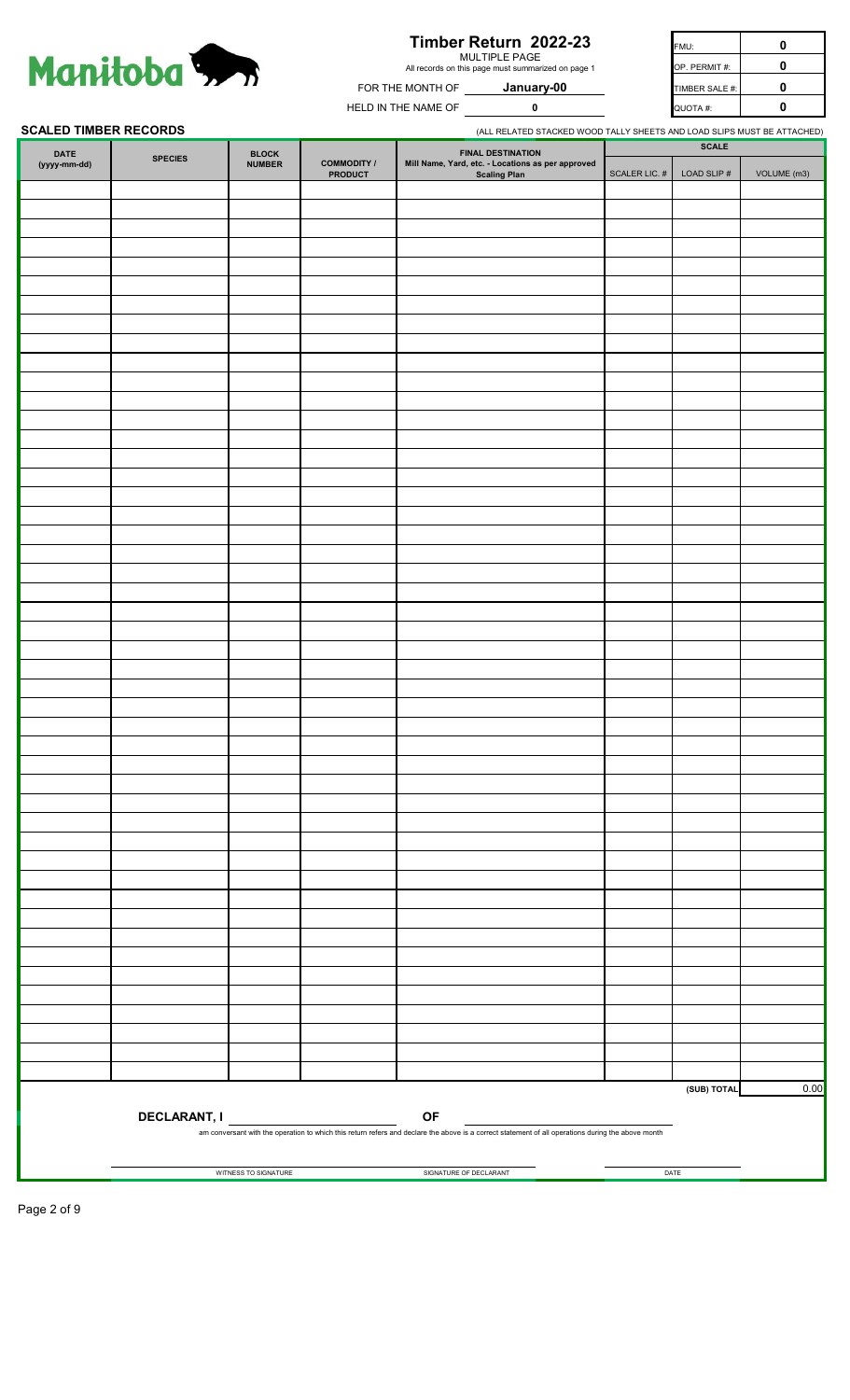

# **Timber Return 2022-23**

MULTIPLE PAGE All records on this page must summarized on page 1

**0**

| IE MONTH OF | January-00 |
|-------------|------------|
|             |            |

FMU: **0** FOR THE MONTH OF **January-00 TIMBER SALE #:** | 0 HELD IN THE NAME OF QUOTA #: **0 0** OP. PERMIT #:

#### **SCALED TIMBER RECORDS**

| SUALED TIMBER REUURDS |                     |                           |                            |                                                                                                                                                                 | (ALL RELATED STACKED WOOD TALLY SHEETS AND LOAD SLIPS MUST BE AT LACHED) |                                |             |
|-----------------------|---------------------|---------------------------|----------------------------|-----------------------------------------------------------------------------------------------------------------------------------------------------------------|--------------------------------------------------------------------------|--------------------------------|-------------|
| DATE<br>(yyyy-mm-dd)  | <b>SPECIES</b>      | $B$ LOCK<br><b>NUMBER</b> | <b>COMMODITY / PRODUCT</b> | <b>FINAL DESTINATION</b><br>Mill Name, Yard, etc. - Locations as per approved<br><b>Scaling Plan</b>                                                            | SCALER LIC. $\#$                                                         | <b>SCALE</b><br>LOAD SLIP $\#$ | VOLUME (m3) |
|                       |                     |                           |                            |                                                                                                                                                                 |                                                                          |                                |             |
|                       |                     |                           |                            |                                                                                                                                                                 |                                                                          |                                |             |
|                       |                     |                           |                            |                                                                                                                                                                 |                                                                          |                                |             |
|                       |                     |                           |                            |                                                                                                                                                                 |                                                                          |                                |             |
|                       |                     |                           |                            |                                                                                                                                                                 |                                                                          |                                |             |
|                       |                     |                           |                            |                                                                                                                                                                 |                                                                          |                                |             |
|                       |                     |                           |                            |                                                                                                                                                                 |                                                                          |                                |             |
|                       |                     |                           |                            |                                                                                                                                                                 |                                                                          |                                |             |
|                       |                     |                           |                            |                                                                                                                                                                 |                                                                          |                                |             |
|                       |                     |                           |                            |                                                                                                                                                                 |                                                                          |                                |             |
|                       |                     |                           |                            |                                                                                                                                                                 |                                                                          |                                |             |
|                       |                     |                           |                            |                                                                                                                                                                 |                                                                          |                                |             |
|                       |                     |                           |                            |                                                                                                                                                                 |                                                                          |                                |             |
|                       |                     |                           |                            |                                                                                                                                                                 |                                                                          |                                |             |
|                       |                     |                           |                            |                                                                                                                                                                 |                                                                          |                                |             |
|                       |                     |                           |                            |                                                                                                                                                                 |                                                                          |                                |             |
|                       |                     |                           |                            |                                                                                                                                                                 |                                                                          |                                |             |
|                       |                     |                           |                            |                                                                                                                                                                 |                                                                          |                                |             |
|                       |                     |                           |                            |                                                                                                                                                                 |                                                                          |                                |             |
|                       |                     |                           |                            |                                                                                                                                                                 |                                                                          |                                |             |
|                       |                     |                           |                            |                                                                                                                                                                 |                                                                          |                                |             |
|                       |                     |                           |                            |                                                                                                                                                                 |                                                                          |                                |             |
|                       |                     |                           |                            |                                                                                                                                                                 |                                                                          |                                |             |
|                       |                     |                           |                            |                                                                                                                                                                 |                                                                          |                                |             |
|                       |                     |                           |                            |                                                                                                                                                                 |                                                                          |                                |             |
|                       |                     |                           |                            |                                                                                                                                                                 |                                                                          |                                |             |
|                       |                     |                           |                            |                                                                                                                                                                 |                                                                          |                                |             |
|                       |                     |                           |                            |                                                                                                                                                                 |                                                                          |                                |             |
|                       |                     |                           |                            |                                                                                                                                                                 |                                                                          |                                |             |
|                       |                     |                           |                            |                                                                                                                                                                 |                                                                          |                                |             |
|                       |                     |                           |                            |                                                                                                                                                                 |                                                                          |                                |             |
|                       |                     |                           |                            |                                                                                                                                                                 |                                                                          |                                |             |
|                       |                     |                           |                            |                                                                                                                                                                 |                                                                          |                                |             |
|                       |                     |                           |                            |                                                                                                                                                                 |                                                                          |                                |             |
|                       |                     |                           |                            |                                                                                                                                                                 |                                                                          |                                |             |
|                       |                     |                           |                            |                                                                                                                                                                 |                                                                          |                                |             |
|                       |                     |                           |                            |                                                                                                                                                                 |                                                                          |                                |             |
|                       |                     |                           |                            |                                                                                                                                                                 |                                                                          |                                |             |
|                       |                     |                           |                            |                                                                                                                                                                 |                                                                          |                                |             |
|                       |                     |                           |                            |                                                                                                                                                                 |                                                                          |                                |             |
|                       |                     |                           |                            |                                                                                                                                                                 |                                                                          |                                |             |
|                       |                     |                           |                            |                                                                                                                                                                 |                                                                          |                                |             |
|                       |                     |                           |                            |                                                                                                                                                                 |                                                                          |                                |             |
|                       |                     |                           |                            |                                                                                                                                                                 |                                                                          |                                |             |
|                       |                     |                           |                            |                                                                                                                                                                 |                                                                          |                                |             |
|                       |                     |                           |                            |                                                                                                                                                                 |                                                                          |                                |             |
|                       |                     |                           |                            |                                                                                                                                                                 |                                                                          | (SUB) TOTAL                    | 0.00        |
|                       | <b>DECLARANT, I</b> |                           |                            | <b>OF</b><br>am conversant with the operation to which this return refers and declare the above is a correct statement of all operations during the above month |                                                                          |                                |             |
|                       |                     | WITNESS TO SIGNATURE      |                            | SIGNATURE OF DECLARANT                                                                                                                                          |                                                                          | DATE                           |             |
|                       |                     |                           |                            |                                                                                                                                                                 |                                                                          |                                |             |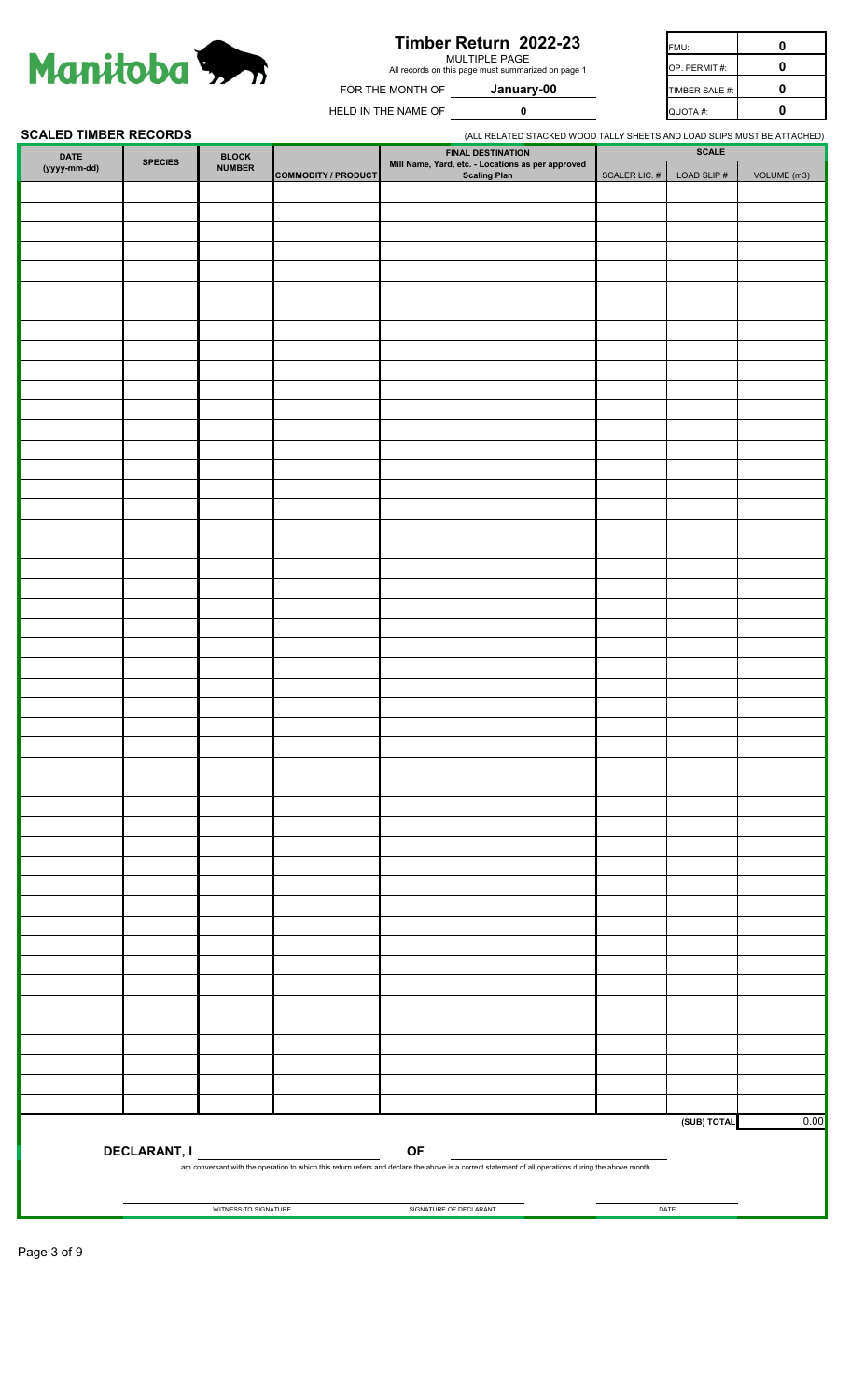# **Manitoba's Monthly Timber Returns**

# **All timber delivered to a destination other than an FML and/or an EDT Mill must be reported and paid for by the Cutting Right holder (Quota holders or Timber Sale holders).**

All timber that meets the above definition must be reported on the monthly timber return. The return only needs to be completed for months when Crown timber is moved or delivered. The return must be submitted by the end of the month following the month in which the timber was moved.

# **PROCESS FOR SUBMISSION**

The return must be submitted on or before the last day of the month following the month in which timber was scaled or moved. For example, a timber return must be submitted by the last business day of May for all Crown timber scaled or moved during the month of April. If no Crown timber is moved during a month then no return is required.

# **Final Return**

**A Final Return is required when operations are completed for the operating year or to declare you have not operated that year. A Final return must be submitted by April 30th. In the box on the lower right of the form, please check the applicable response. In the Remarks section include an estimate of on hand wood by species and location, use back of page if required. Return must be signed as usual.**

The timber return must be submitted to designated regional or district Forestry offices. It will be received by Forestry staff if all supporting documentation is attached.

Timber returns will be considered *received* when

A completed, signed hard-copy of the return is submitted with

All related load slips attached (**White copies**)

If timber was stacked scaled - All related stacked wood tally sheets attached

If timber was mass scaled - All weigh scale tickets from the destination mill.

If complete, the return must be date stamped received. The Timber Sale holder should keep a copy of the timber return for their records.

# *Electronic Version and E-mail*

The return can be electronically completed using the MS Excel version. This version can then be submitted by e-mail. The electronic copy is to be emailed to the Regional Office and the Timber Sales and Revenue Clerk, Forestry Branch, Winnipeg. Email addresses will be provided upon request.

If an electronic copy is submitted the original signed hard copy must be received, accompanied with all load slips, weigh scale tickets and tally sheets within five business days of the electronic copy. The date to be entered on the 'date received' line of the return is the date the electronic copy was received, if all supporting documentation is received within five business days. If all required hard copy documents aren't received in this time frame then the date the electronic copy was e-mailed will be disregarded.

# *Late Filing Penalties*

Late filing penalties will be assessed for returns not received by the last day of the month in which it is due. The late filing penalty is the greater of \$50 or 1% of the dues and charges payable on account of timber scaled in the month in question, for each month or part of a month that the return is outstanding.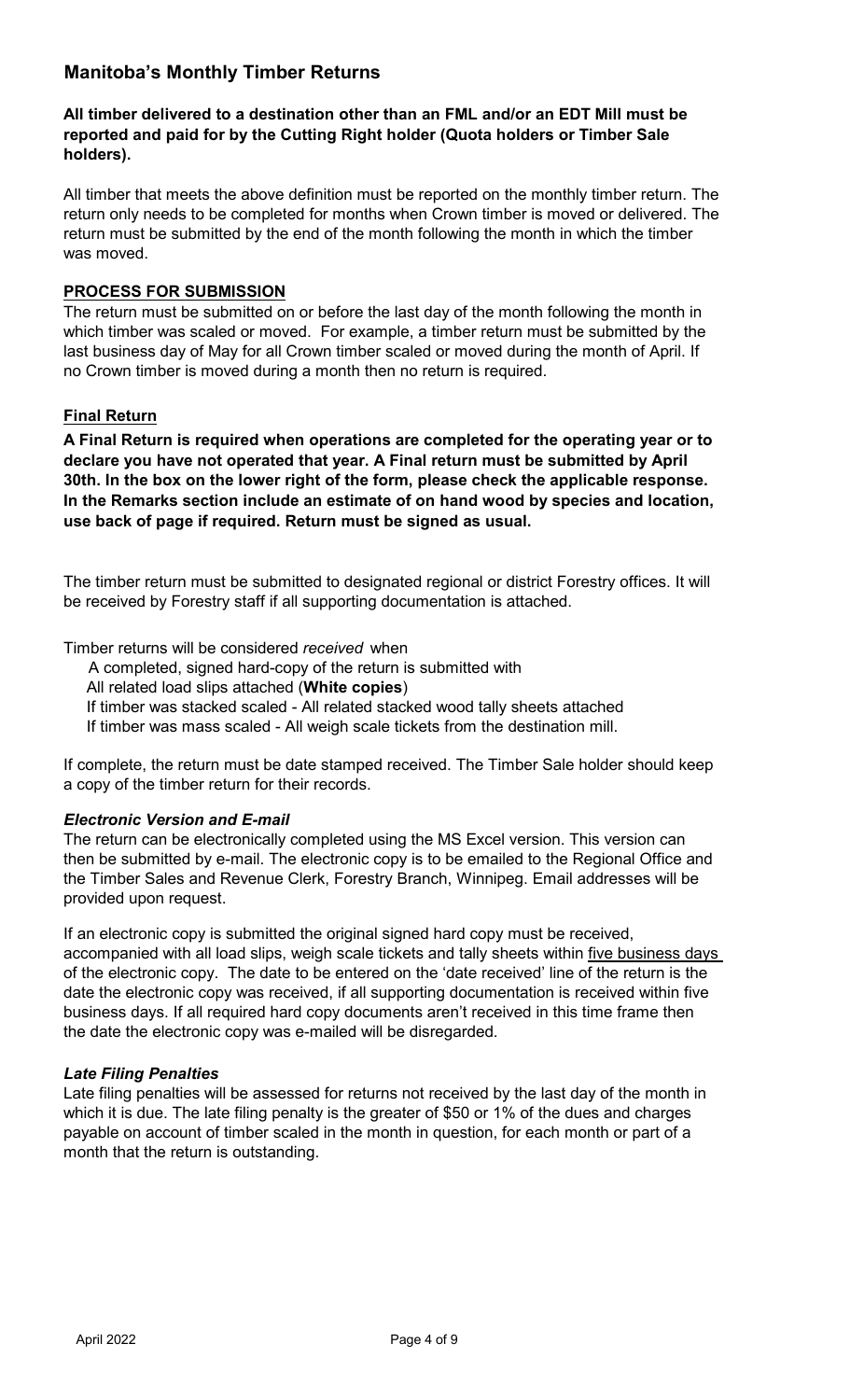# **PAYMENT**

Payment of all Dues, Forest Renewal Charge (FRC) and Fire Protection Charge (FPC) declared on a return must be made to the Crown (Minister of Finance), by the end of the month following the month the timber return was due. For example payment is required on the last business day of June for a return due in May for all Crown timber scaled or moved during April.

# *Late Payment Penalties and Interest*

The penalty for late payment is the greater of \$50 or 1% of the total amount owing for each month or part of a month the dues and charges remain owing and unpaid. Interest will also be payable on any unpaid dues or charges.

# *Errors in Timber Returns*

If an error is discovered in a monthly timber return that results in a failure to pay all dues or charges that were properly payable, then the outstanding dues and charges plus interest must be paid immediately.

# **FAILURE TO DECLARE**

Failure to report all timber that should be included in a monthly timber return will result in a penalty on the timber that was not reported in the return of four (4) times the dues and charges that would ordinarily be payable.

# **Instructions for Completing Monthly Timber Return Forms**

# **The following are detailed instructions for completing the Timber Return form. For further information contact your local Forestry office.**

# **HEADING (TOP SECTION)**

Fill in *FMU, Operating Permit number, Timber Sale number* and *Quota number* (only one Timber Sale and one Operating Permit number per Timber Return)

Fill in *For the Month of* … (one timber return per month). If using the electronic version choose a month from the drop down menu.

Fill in *Held in the name of …* with the Cutting Right holder's name (Timber Sale or Quota holder).

# **SCALED TIMBER RECORDS SECTION**

This section must be completed for all Crown timber moved during the month. Each load or stack must be scaled by a licenced scaler and supported with all related load slips and stacked wood tally sheets completed.

There are two ways this section can be completed depending on where and how the Crown timber is scaled:

- **1. Scaled on a truck.**
- **2. Scaled in a stack at its final destination.**

# *For Crown Timber Scaled on a Truck*

# *Date*

Fill in the date (month and day) for each load scaled. List the entries starting at the top with the earliest date and move down.

# *Species*

Indicate the species or species mix (using the species examples below) for each load scaled. If using the electronic version pick the appropriate choice from the drop-down menu.

| <b>White Spruce</b> | <b>Jack Pine</b>   | <b>Trembling Aspen</b> | <b>I</b> Oak   |
|---------------------|--------------------|------------------------|----------------|
| <b>Black Spruce</b> | <b>Red Pine</b>    | Balsam Poplar          | lAsh           |
| SPRUCE-ALL          | <b>IBalsam Fir</b> | <b>White Birch</b>     | <b>I</b> OTHER |
| <b>CONIFER-ALL</b>  | l amarack          | <b>IPOPLAR-AII</b>     |                |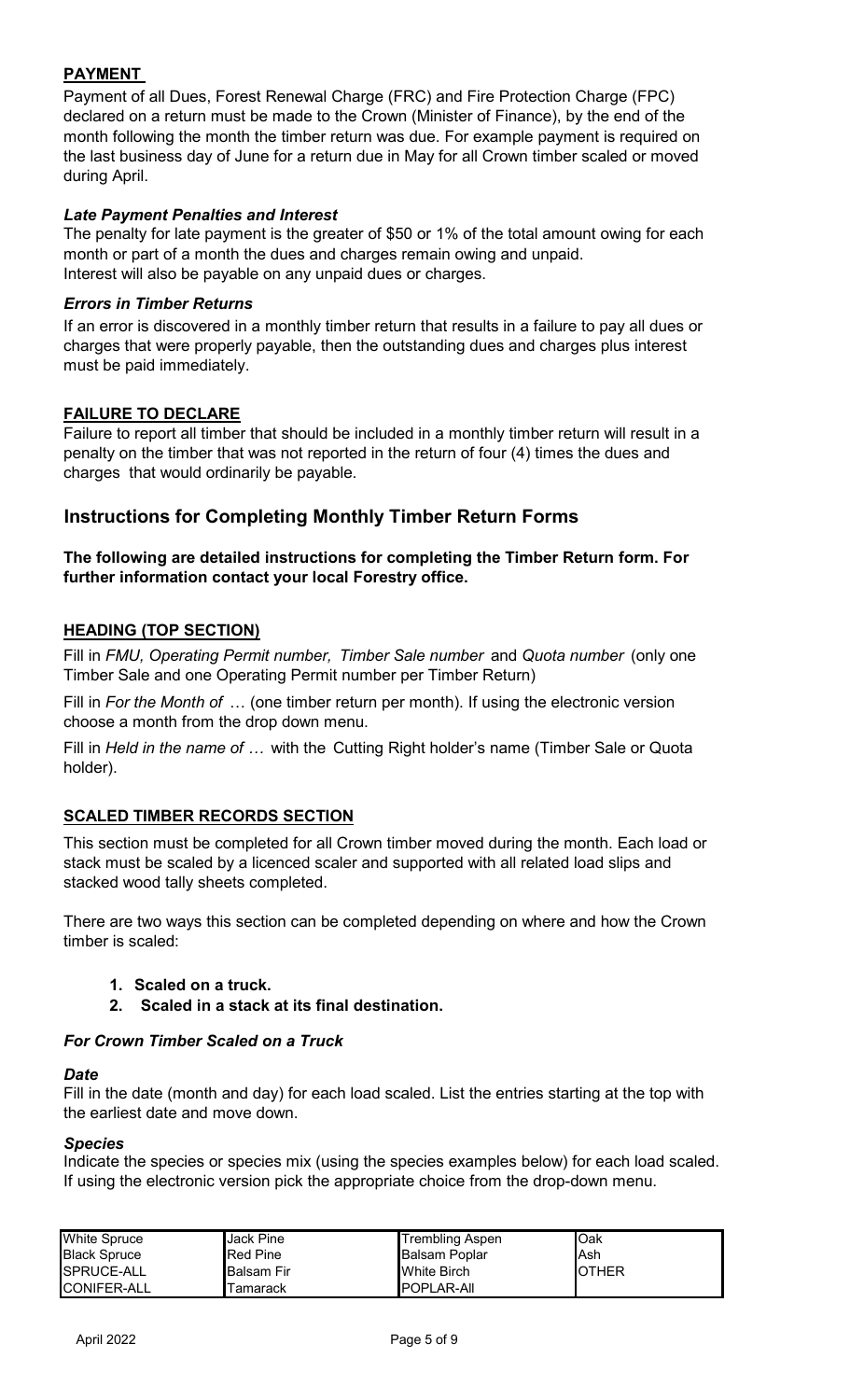# *Block Number*

For each load scaled indicate the harvest block number.

# *Commodity*

For each load scaled indicate the commodity/forest product that it will be manufactured into, using the commodity/forest product examples below, including salvage. If using the electronic version pick the appropriate choice from the drop-down menu. Note: SW is softwood, HW is Hardwood.

| <b>SW Lumber</b>         | Kraft (Roundwood)     | Fuelwood (Green)         |
|--------------------------|-----------------------|--------------------------|
| SW Lumber (Salvage)      | Kraft (Chips)         | Fuelwood (Salvage)       |
| SW Lumber (Tamarack)     | Kraft (Salvage)       | Fuelwood (Tamarack)      |
| <b>HW Lumber</b>         | Kraft (Tamarack)      | Pallet Stock - SW        |
| HW Lumber (Salvage)      | Newsprint (Roundwood) | <b>Pallet Stock - HW</b> |
| OSB/Board                | Newsprint (Chips)     | Post & Rails             |
| OSB/Board (Salvage)      | Newsprint (Salvage)   | Post & Rails (Salvage)   |
| OSB/Board (Tamarack)     | Newsprint (Tamarack)  | Post & Rails (Tamarack)  |
| Christmas Trees (pieces) | Other                 |                          |

# *Final Destination*

Indicate the final destination for each load scaled. This must include mill name, and/or town and must match the approved destinations listed on the scaling plan for the Timber Sale.

# *Scaler's Licence Number*

Indicate the Scaler's Licence number for the person who scaled each load. This must match the stacked wood tally sheet.

# *Load Slip Number*

Indicate the Manitoba load slip number for each load. This must match the attached load slip.

# *Volume*

Transfer the net solid volume in cubic metres (m $^3)$  from the stacked wood tally sheet for each load. It should be recorded to two decimal places.

# *For Crown Timber Scaled in a Stack at its Final Destination*

Stacks should scaled on a regular basis. Stacks should be clearly identified and separated to ensure future month's deliveries are not mixed. Prior to each month end all stacks must be scaled for Crown dues payment.

#### *Date*

Fill in the date (month and day) for each stack scaled. List the entries starting at the top with the earliest date and move down.

#### *Species*

Indicate the species or species mix (using the species examples below) for each stack scaled. If using the electronic version pick the appropriate choice from the drop-down menu.

| <b>White Spruce</b> | <b>Jack Pine</b>    | <b>Trembling Aspen</b> | <b>l</b> Oak   |
|---------------------|---------------------|------------------------|----------------|
| <b>Black Spruce</b> | <b>Red Pine</b>     | <b>Balsam Poplar</b>   | lAsh           |
| SPRUCE-ALL          | <b>I</b> Balsam Fir | <b>White Birch</b>     | <b>I</b> OTHER |
| <b>CONIFER-ALL</b>  | Tamarack            | <b>IPOPLAR-AII</b>     |                |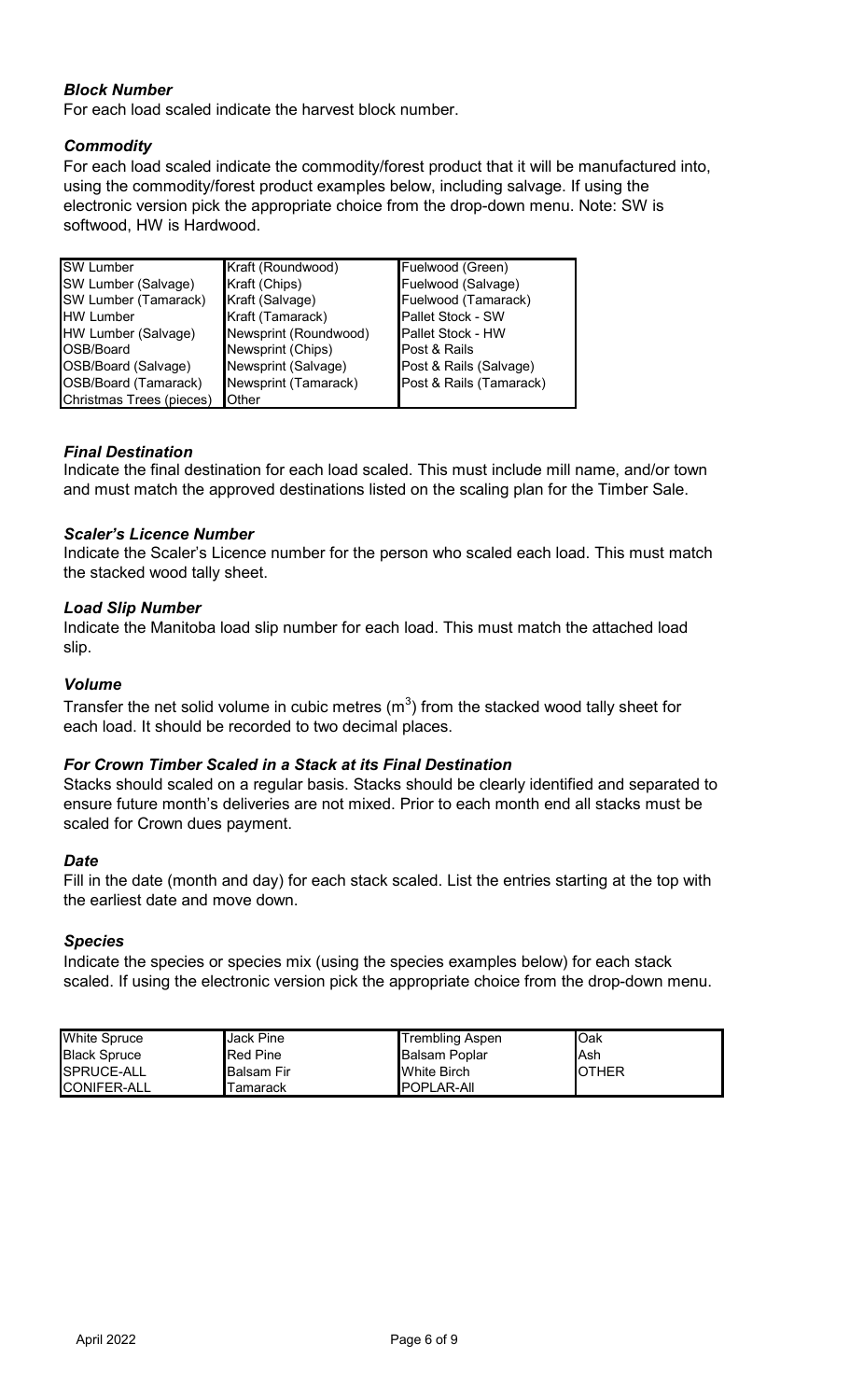# **Commodity**

For each stack scaled indicate the commodity/forest product that it will be manufactured into, using the commodity/forest product examples below, including salvage. If using the electronic version pick the appropriate choice from the drop-down menu. Note: SW is softwood, HW is Hardwood.

| <b>SW</b> Lumber         | Kraft (Roundwood)     | Fuelwood (Green)         |
|--------------------------|-----------------------|--------------------------|
| SW Lumber (Salvage)      | Kraft (Chips)         | Fuelwood (Salvage)       |
| SW Lumber (Tamarack)     | Kraft (Salvage)       | Fuelwood (Tamarack)      |
| <b>HW Lumber</b>         | Kraft (Tamarack)      | Pallet Stock - SW        |
| HW Lumber (Salvage)      | Newsprint (Roundwood) | <b>Pallet Stock - HW</b> |
| OSB/Board                | Newsprint (Chips)     | Post & Rails             |
| OSB/Board (Salvage)      | Newsprint (Salvage)   | Post & Rails (Salvage)   |
| OSB/Board (Tamarack)     | Newsprint (Tamarack)  | Post & Rails (Tamarack)  |
| Christmas Trees (pieces) | <b>Other</b>          |                          |

# *Final Destination*

Indicate the final destination for each stack scaled. This must include mill name, and/or town and must match the approved destinations listed on the scaling plan for the Timber Sale.

# *Scaler's Licence Number*

Indicate the Scaler's Licence number for the person who scaled each stack. This must match the stacked wood tally sheet.

# *Load Slip Number*

Indicate the stack number for each stack scaled. This must match the stacks listed on the attached stacked wood tally sheet.

# *Volume*

Transfer the net solid volume in cubic metres (m $^3)$  from the stacked wood tally sheet for each stack. It should be recorded to two decimal places.

# **SUMMARY OF DUES AND CHARGES**

This section is a summary of the Scaled Timber Records and is used for dues and charges calculation.

# *Commodity/Product or Description*

For each different Commodity/Product/Block Number listed below in the Scaled Timber Records Section there should be one entry. Be sure to precisely identify the commodity because dues and charges rates may be different. Example: SW Lumber vs. SW Lumber (Salvage). If Tamarack is being reported choose the commodity that contains (Tamarack). Example SW Lumber (Tamarack).

Penalty charges and piece products (Christmas trees) may be entered under commodity.

If using the electronic version press the *Summarize* button below this section and all commodities, volumes and block numbers will be summarized for all sheets.

# *Block Number*

Summarize the volumes by Commodity/Product and Block Number. If using the electronic version press the *Summarize* button below this section and all commodities, volumes and block numbers will be summarized.

# *Volume m <sup>3</sup>*

Summarize the volumes by Commodity/Product. If using the electronic version press the *Summarize* button below this section and all commodities and volumes will be summarized. Ensure the sub-total volume from the Stacked Timber Records sections equals the sub-total in the Summary of Dues and Charges section.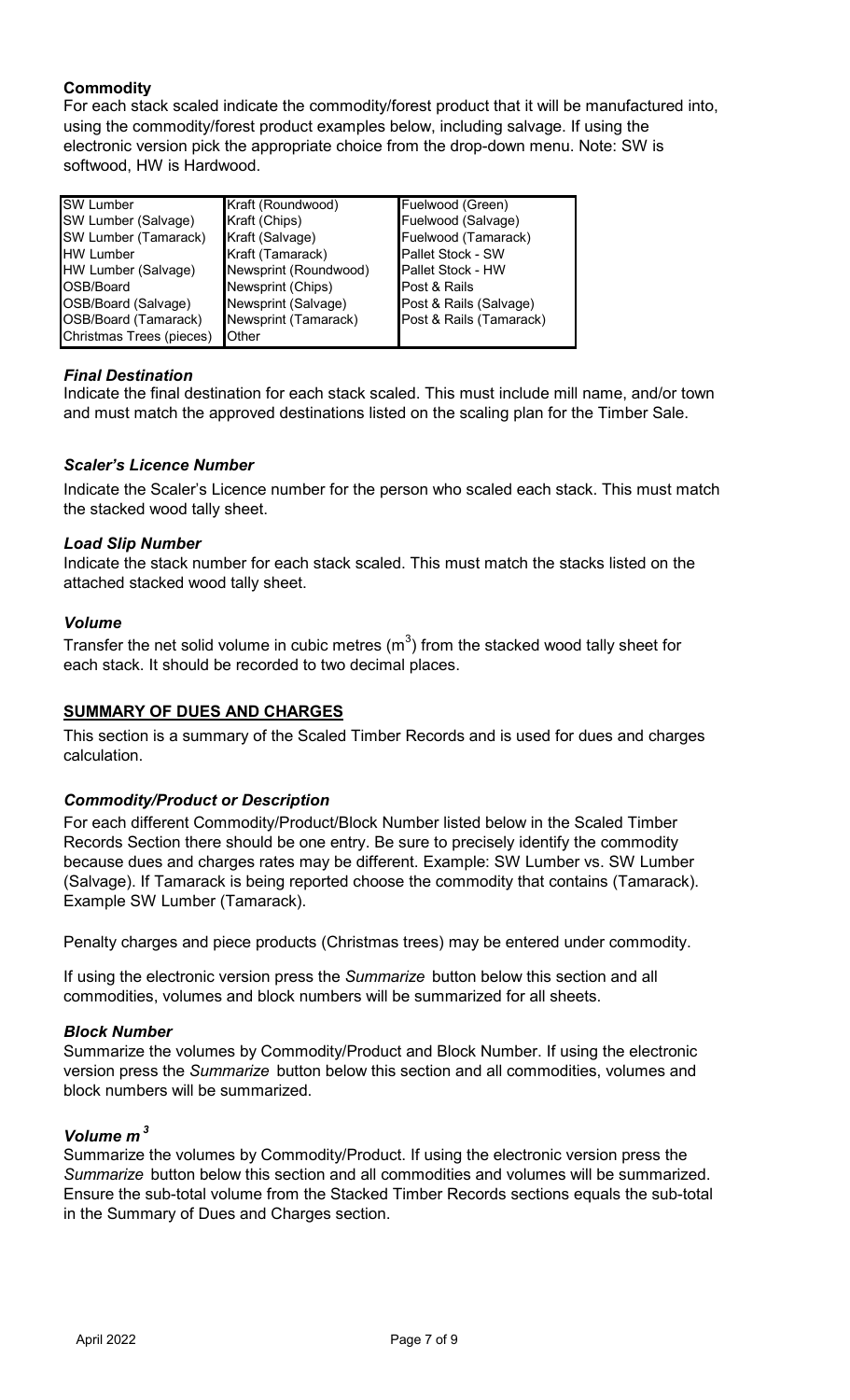# *Dues - Rate*

Enter the Crown Timber Dues rate for the commodity/product for the month. If you are declaring timber for an auction sale or salvage enter the approved rate. Monthly Crown timber dues rates are found at:

[https://gov.mb.ca/forest/forestry/crown\\_timber/history/index.html](https://gov.mb.ca/forest/forestry/crown_timber/history/index.html) 

# *Dues - Total Dues*

The total dues for each commodity/product must be calculated by multiplying the summarized volume (m $^3$ ) by the rate for the commodity/product for the month. If using the electronic version Total Dues will calculate automatically after the rate is entered.

# *Fire Protection Charge (FPC) - Rate*

Enter the Fire Protection Charge, \$0.17/  $\text{m}^3$ . If you are using the electronic version select the appropriate rate from the drop down list. If you are declaring timber for an auction sale or salvage enter the approved rate.

# **Salvage FPC Rates as of April 1, 2017:**

| 25% reduction in FPC charges | \$0.13/m3 |
|------------------------------|-----------|
| 50% reduction in FPC charges | \$0.09/m3 |
| 75% reduction in FPC charges | \$0.04/m3 |

# *Fire Protection Charge (FPC) -* **Total FPC**

The Total FPC for each commodity/product must be calculated by multiplying the summarized volume (m $^3$ ) by the FPC rate. If using the electronic version Total FPC will calculate automatically after the rate is entered.

# *Forest Renewal Charges (FRC) – Rate*

Enter the FRC rate for the commodity/product. If you are using the electronic version select the appropriate rate from the drop down list. If you are declaring timber for an auction sale or salvage enter the approved rate. The rates as of April 1, 2017 are \$5.75/m $^3$  for softwood and  $$0.50/m<sup>3</sup>$  for hardwood & tamarack.

# **Salvage FRC Rates as of April 1, 2017:**

|                              | <b>Softwood</b>       | <b>Hardwood and Tamarack</b> |
|------------------------------|-----------------------|------------------------------|
| 25% reduction in FRC charges | \$4.31/ $m3$          | \$0.38/m <sup>3</sup>        |
| 50% reduction in FRC charges | \$2.88/ $m3$          | $$0.25/m^3$                  |
| 75% reduction in FRC charges | \$1.44/m <sup>3</sup> | \$0.13/m <sup>3</sup>        |

# *Forest Renewal Charges (FRC) -* **Total FRC**

The Total FRC for each commodity/product must be calculated by multiplying the summarized volume (m $^3$ ) by the FRC rate for the commodity/product. If using the electronic version Total FRC will calculate automatically after the rate is entered.

# *Total Amount*

This is the total dues and charges for each commodity. For each line add Total Dues, Total FRC and Total FPC to determine the total amount per commodity/product. If using the electronic version the Total Amount will calculate automatically.

# **Subtotal of Dues and Charges**

This is the total dues and charges for the Return. Add all entries in the Total Amount column. If using the electronic version the Subtotal will calculate automatically.

# **G.S.T. Payable**

If the Timber Sale holder does not have a G.S.T. number the G.S.T. must be applied. Multiply the Subtotal of dues and charges by the G.S.T. rate (5%). Note: If using the electronic version the G.S.T. will automatically be calculated and applied if a G.S.T. business number is not entered.